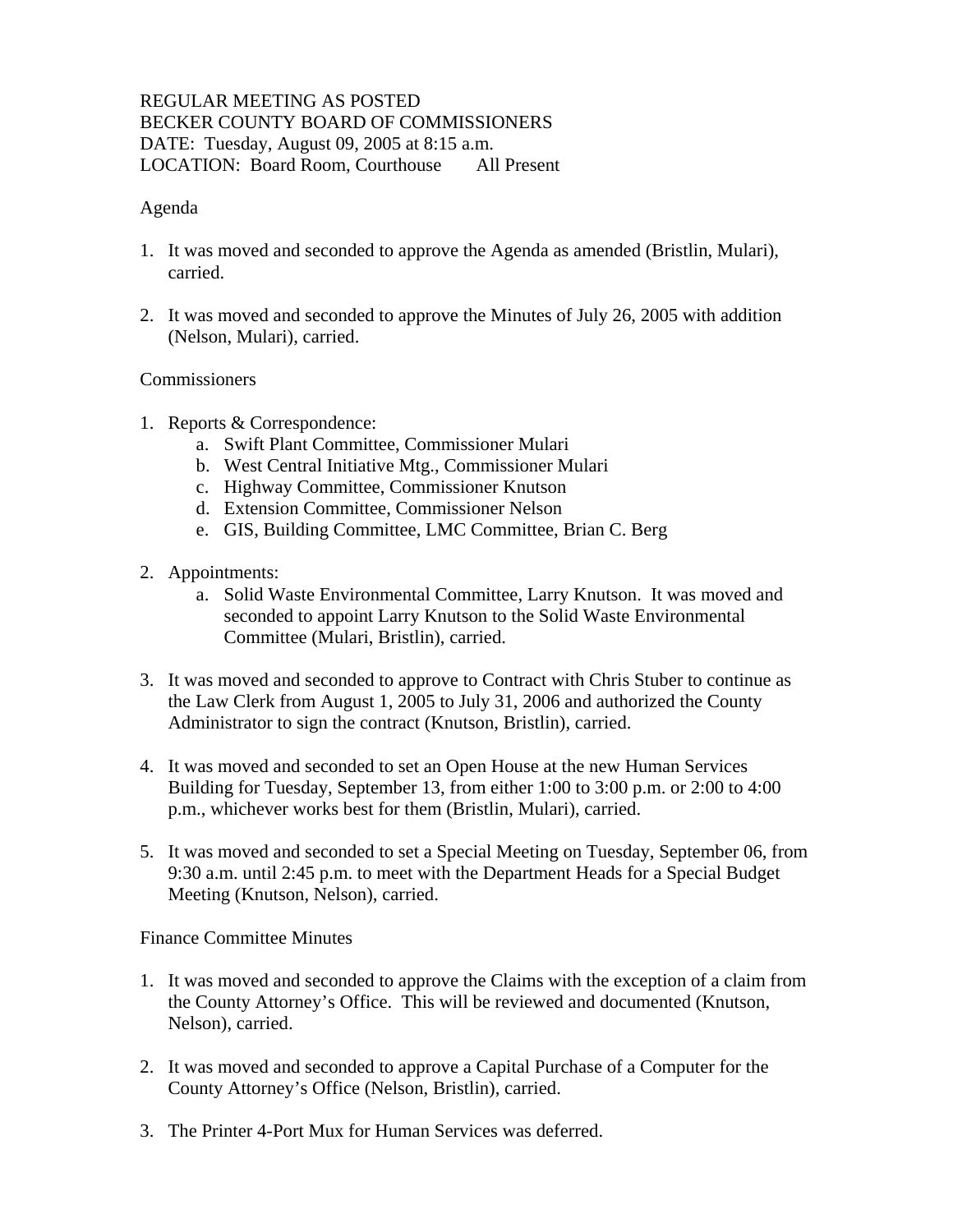- 4. The County Attorney Office Lease was discussed, and the new contract will be reviewed for the term and terminating clause.
- 5. Sunnyside Care Center remodeling costs were reviewed. Keith Brekken will meet with Ron Donacik, Administrator, Sunnyside Care Center, to clarify the project costs.

# Auditor

- 1. There were no Licenses or Permits.
- 2. Public Hearing/Election Equipment Plan.
	- a. It was moved and seconded to open the Public Hearing (Bristlin, Knutson), carried. Keith Brekken explained the plan; there were no comments from the audience.
	- b. It was moved and seconded to close the Public Hearing (Nelson, Bristlin), carried.
	- c. It was moved and seconded to approve the Local Election Equipment Plan, with the removal of the statement "If funds are not sufficient the municipality will pay any amount over the shared funds."(Bristlin, Mulari), carried.

### US Fish & Wildlife

Mark A. Chase, Manager gave an update of the management direction and issues of concern of the Detroit Lakes Wetland Management District.

## NRM

- 1. Chip Lohmeier, Administrator, gave an update on the 70-Mile ATV/OHM Trail Proposal. We were informed by the MN-DNR that our proposal has been selected from the five proposals submitted.
- 2. It was moved and seconded to approve to petition Burlington Township for an Easement to gain legal access to a 100-acre Tax-Forfeit Parcel in Section 5, Burlington Township as recommended by the Parks & Recreation Board (Bristlin, Knutson), carried.

### Highway

Brad Wentz, County Engineer, gave an update of road construction projects in Becker County.

### Human Services

- 1. Matt Casey, Administrator, gave information on the MN Senior Health Options and Medica care coordination.
- 2. It was moved and seconded to accept the Family Services, Adult Services and Probation Placement Report (Mulari, Bristlin), carried.